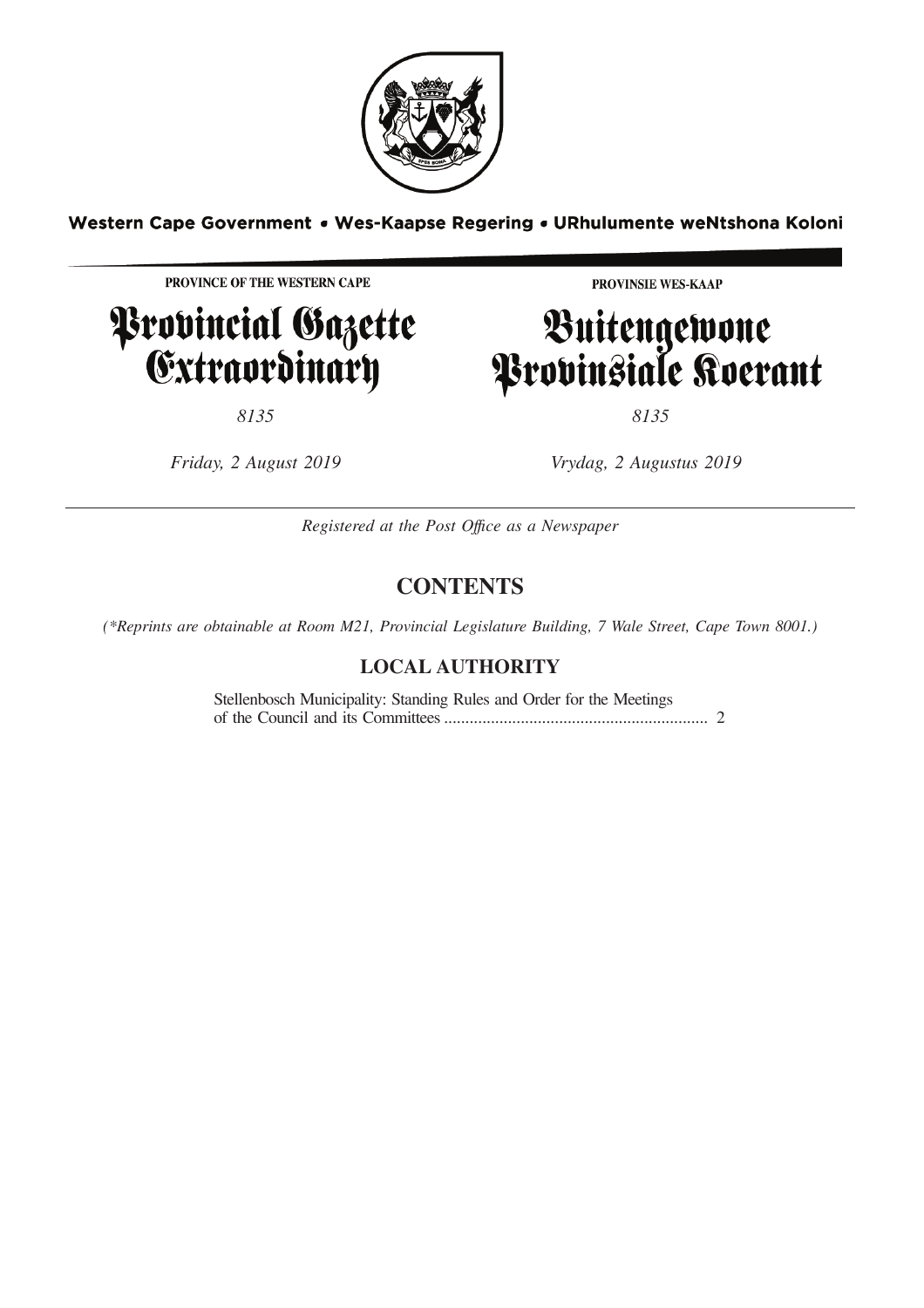

## STANDING RULES AND ORDER FOR THE MEETINGS OF THE COUNCIL AND ITS **COMMITTEES**

Febru ary 20 19

Date approved by Council: 24 JULY 2019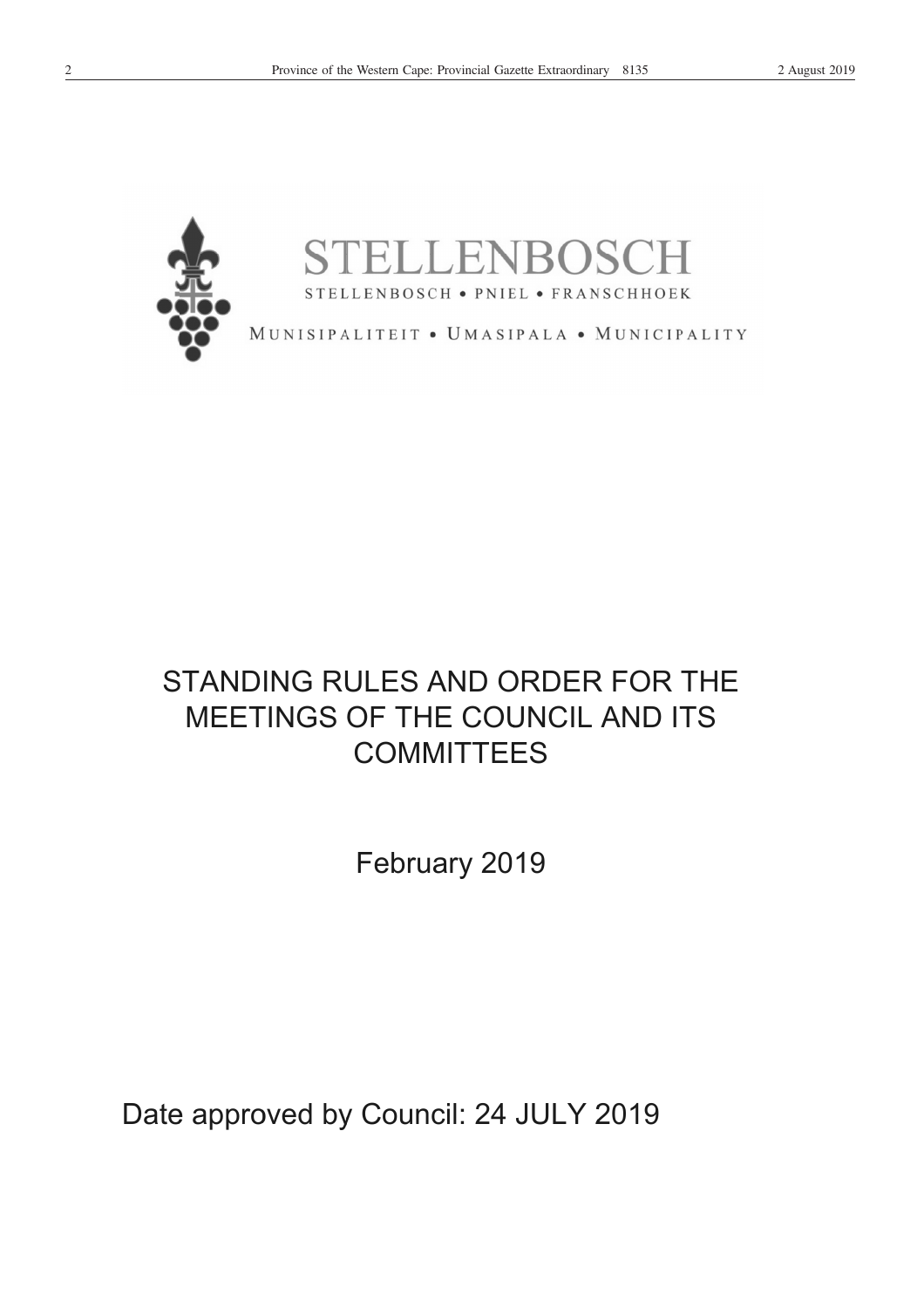#### **MUNICIPAL NOTICE**

The Municipal Council of Stellenbosch Municipality adopted the following bylaw at its meeting held on **24 July 2019** under section 165 (2) of the Constitution of the Republic of South Africa 1996, read with section 31 (2) of the Local Government: Municipal Structures Act 117 of 1998, and hereby publishes the bylaws under section 13 (a) of the Local Government: Municipal Systems Act 32 of 2000 to come into effect on the date of publication of this Notice in the *Provincial Gazette*.

#### **STELLENBOSCH MUNICIPALITY STANDING RULES AND ORDER FOR THE MEETINGS OF THE COUNCIL AND ALL ITS COMMITTEES**

#### **TABLE OF CONTENTS**

- 1. Application of the rules
- 2. Definitions
- 3. Council meetings open to the public
- 4. Council meetings
- 5. Special Council meetings
- 6. Serving of notices
- 7. Non-serving of notices
- 8. Urgent matters
- 9. Conduct at meetings
- 10. Interpretation of the rules
- 11. Quorum and acts of Council
- 12. Decisions and voting
- 13. Disclosure of interest and removals
- 14. Walkout
- 15. Count-out
- 16. Adjourned meetings
- 17. Notice of adjourned meetings
- 18. Chair at meetings
- 19. Agenda
- 20. Order of business at Council meetings
- 21. Leave of absence and attendance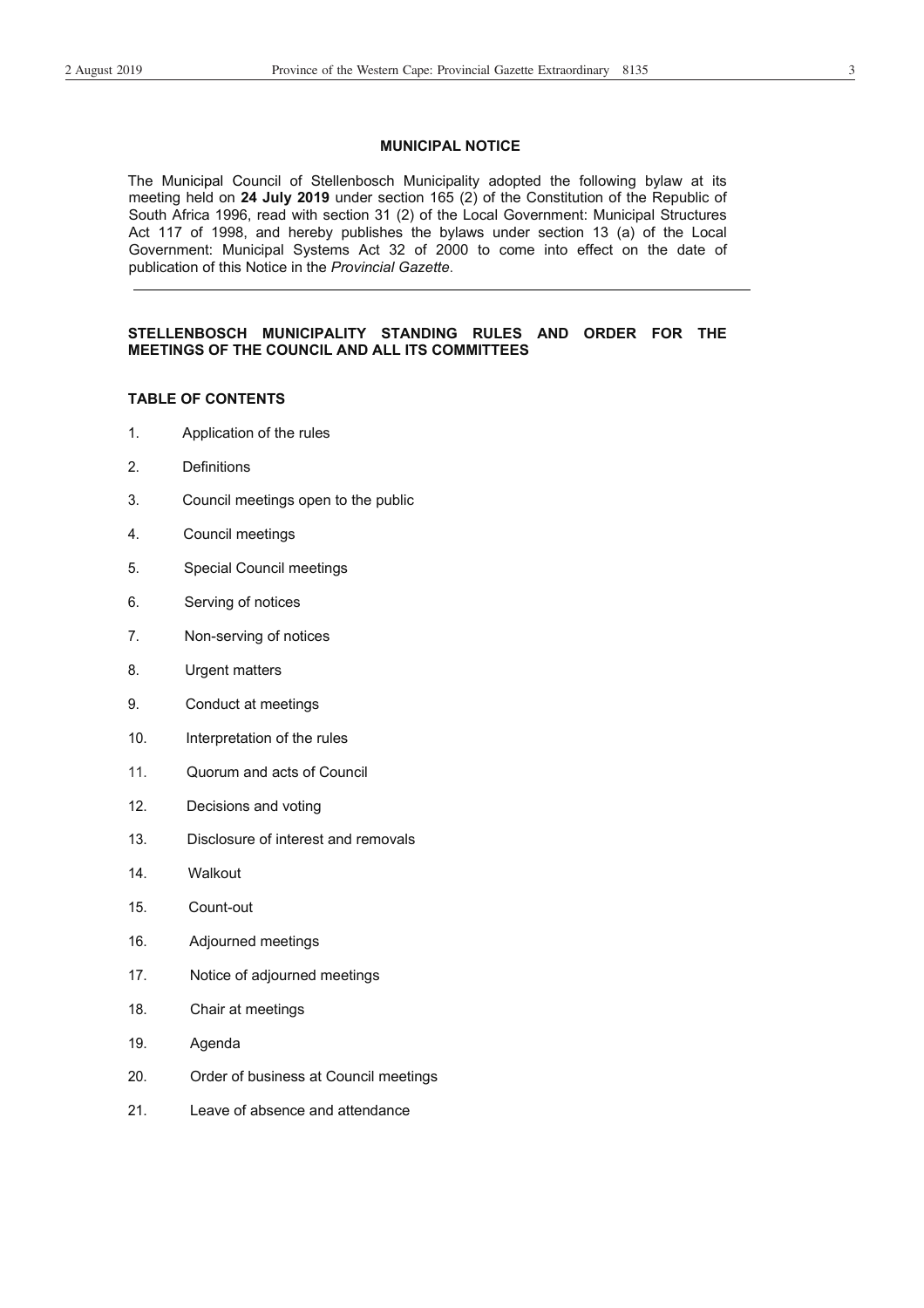- 22. Minutes to be kept and approved
- 23. No discussion on minutes during approval stage
- 24. Motions
- 25. Amendments to recommendations
- 26. Precedence of the speaker
- 27. Relevance
- 28. Members' right to speak
- 29. Mayoral address
- 30. Debate management
- 31. Length of speeches
- 32. Disorderly conduct by councillors and the chair's function
- 33. Obstruction by persons other than councillors
- 34. Points of order and personal explanations
- 35. Questions
- 36. Terms of reference of subcommittees
- 37. Extension or restriction of powers by the Council
- 38. Minutes of executive committee, Mayoral Committee, and Council committees and subcommittees
- 39. Inspection of minutes
- 40. Non-attendance by committee members
- 41. Council members attending meetings of committees of which they are not members
- 42. Information to be obtained from the Municipal Manager or heads of department
- 43. Information to the media: in-committee discussions
- 44. Legal defence and indemnification of councillors and officers of the Council
- 45. Speaker may refer matters for legal advice
- 46. Activities prohibited within the Council chamber or meeting venue and the use of the Council chamber by other persons or institutions
- 47. Sanctions and offences
- 48. Dress code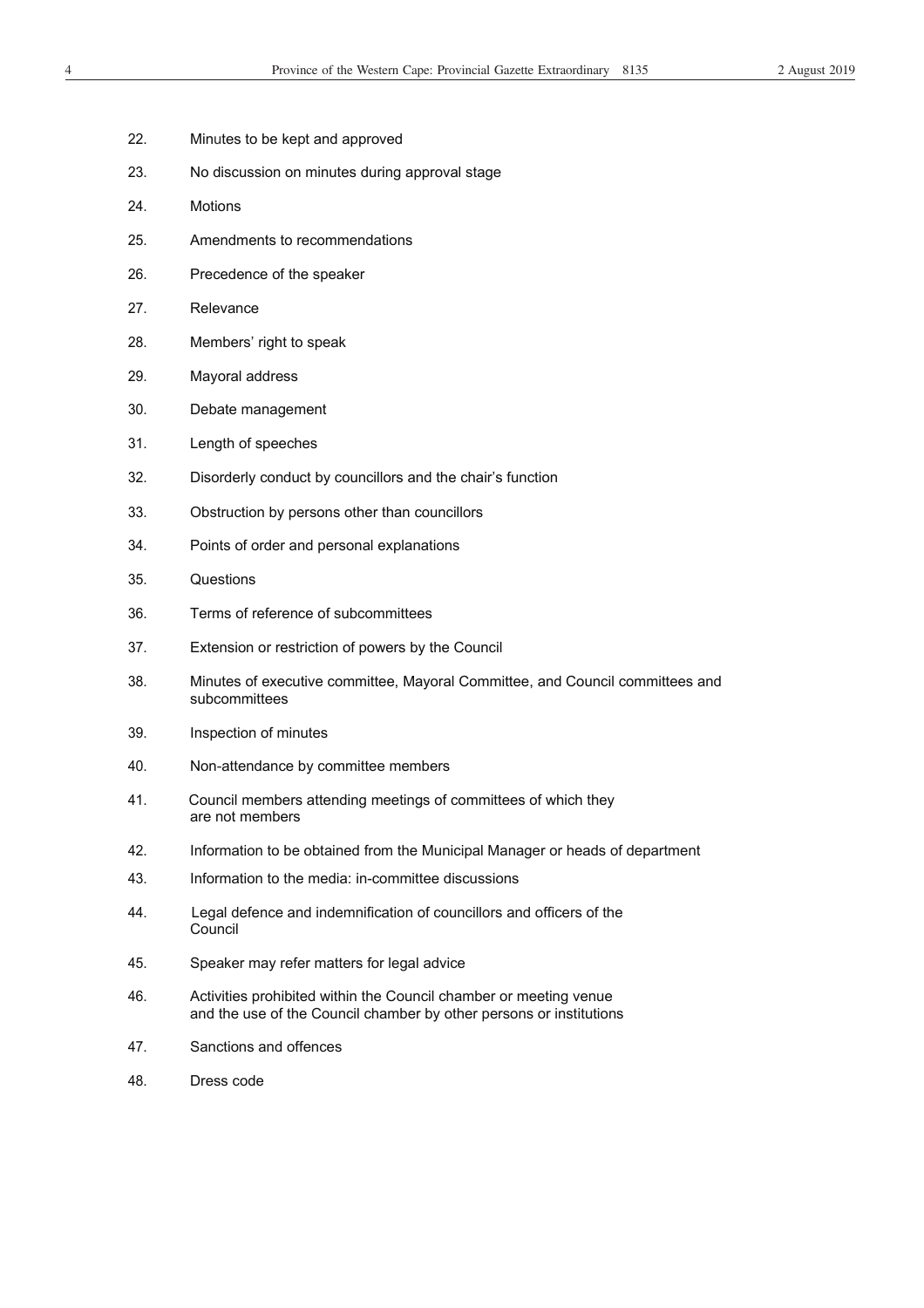#### 1. **Application of the rules**

- 1.1 The rules of order contained in this Notice apply to all meetings of the Municipal Council and any committee of the Municipal Council, as well as any other committee of councillors established within the Municipality, unless the terms of reference for a specific structure explicitly exclude the application of these rules for such structure.
- 1.2 The aim of the rules are to allow free, open and constructive debate during meetings; to promote freedom of expression in such a manner that orderly debate is ensured within the time constraints of the time allocated to meetings.
- 1.3 The rules are meant to create the opportunity for councillors serving in Council structures to air their views on any matter of public importance.
- 1.4 The rules of order apply to:
	- 1.4.1 all councillors;
	- 1.4.2 all officials of the Municipality; and
	- 1.4.3 all members of the public present in the Council chamber or precinct.

#### 2. **Definitions**

In these rules, the following terms and phrases have the meaning assigned to them below:

- **Code of Conduct** the Code of Conduct for councillors as set out in Schedule 1 of the Systems Act;
- **committee** any committee established in the Municipal structure, including but not limited to committees established under sections 79 and 80 of the Structures Act;

**Constitution** – the Constitution of the Republic of South Africa 1996;

- **Council** the Municipal Council of Stellenbosch Municipality;
- **councillor** a member of the Municipal Council;
- **day** a day that is not a public holiday, Saturday or Sunday; for the purposes of calculating a period of days, the first day is excluded and the last is included;
- **Executive Mayor** the Executive Mayor of the Municipality as elected under section 55 of the Structures Act;
- **in committee** the part of a meeting of the Municipal Council during which the meeting is closed to members of the public and press, and to such municipal officials as determined by the speaker – excluding the Municipal Manager – because of the nature of the business being transacted;
- **Mayoral Committee** the committee appointed by the Executive Mayor under section 60 of the Structures Act;
- **member** a councillor serving on the Municipal Council of the Municipality;
- **motion** a matter submitted by a member in accordance with rule 26 below;
- **Municipality**  Stellenbosch Municipality;
- **point of order** a point raised by a councillor during a Council meeting that relates to a matter of procedure only, as provided for in the rules of order;
- **precinct** the area defined by the chair at the meeting concerned;
- **privilege** the right to freedom of speech for councillors at Council and committee meetings, subject to the rules of order or any ruling by the speaker under such rules; as well as the right not to be held liable for civil or criminal proceedings for anything said or submitted to the Council or Committee or produced by such bodies;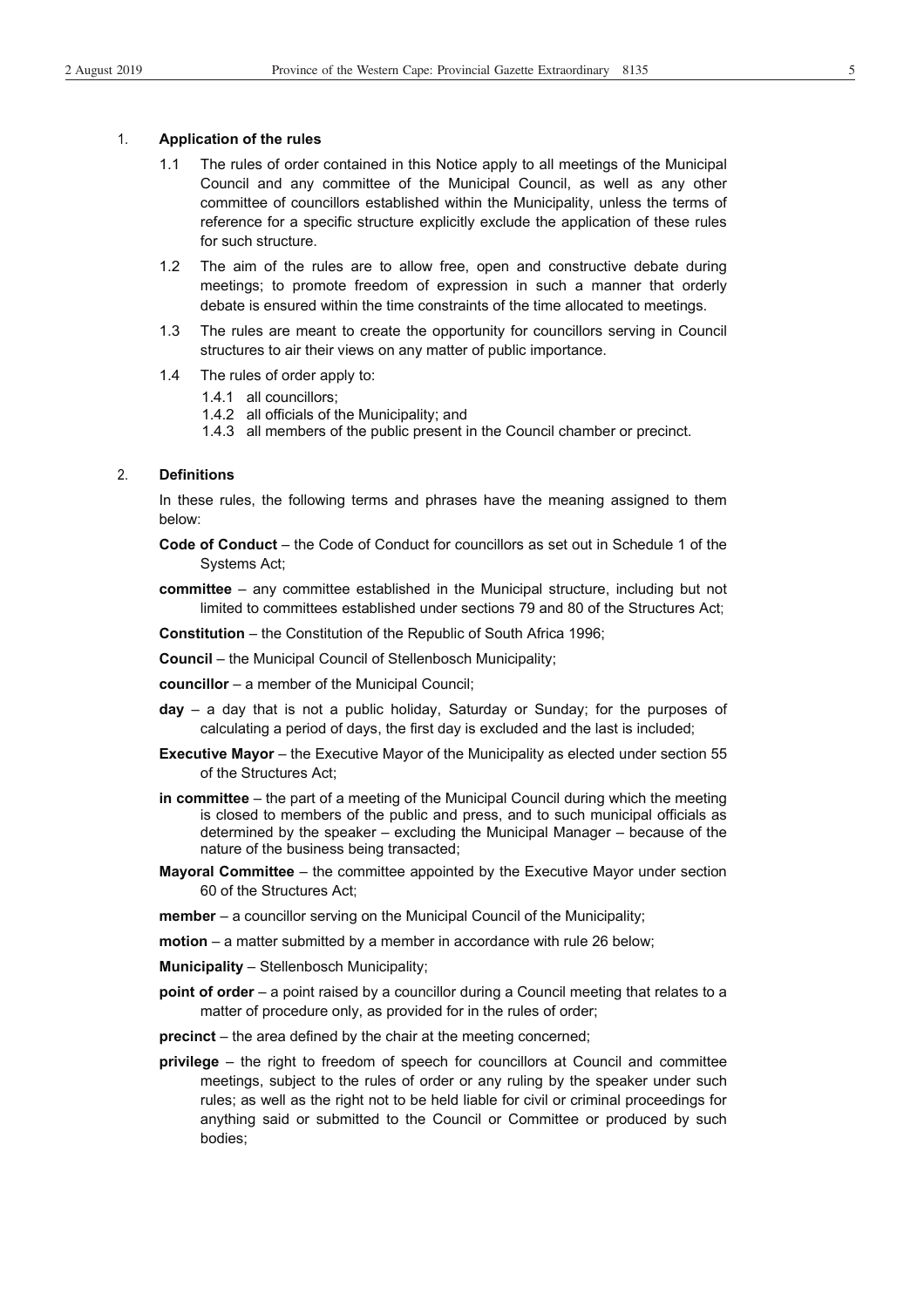- **procedural motion** a matter raised by a member at a meeting in accordance with rule 26;
- **report** any item included in the agenda for consideration by the Council or a committee;
- **senior managers**  the person appointed by the Council as the Municipal Manager as well as all managers directly accountable to the Municipal Manager, as approved under the official organisational structure of the Municipality;
- **Sergeant-at-arms**  a person in the full-time employment of the Municipality, who is charged to assist the speaker in maintaining order at Council meetings and who may be assisted by such staff members as the speaker may direct;

**single whip** – the person elected as the single whip of the Council;

- **speaker**  the person as elected under section 36 of the Structures Act;
- **special meeting** any additional Council meeting called by the speaker by the powers vested in the speaker;

**Structures Act** – the Local Government: Municipal Structures Act 117 of 1998;

**Systems Act** – the Local Government: Municipal Systems Act 32 of 2000;

**urgent special meeting** – a special meeting related to an urgent matter under rule 8.

**venue** – the place or location where a meeting is held, including any public gallery;

whip – a member of the Municipal Council, one whip appointed by each political party represented on the Council, to perform the function set out in rule 9.

#### 3. **Council meetings open to the public**

- 3.1 The Municipal Council must conduct its business in an open manner, and every meeting of the Council and all its committees must be open to the public, provided that this rule will not apply when an open meeting would be unreasonable having regard to the nature of the business being transacted under section 20(1)(*a*) and (*b*) of the Systems Act.
- 3.2 The Council will convene "in committee" when discussing any of the following matters:
	- 3.2.1 a trade secret or confidential commercial information of any supplier of the Municipality or any person rendering a service to the Municipality;
	- 3.2.2 personal and private information of any councillor or Municipal employee;
	- 3.2.3 the Municipality's intention to purchase or acquire land or buildings;
	- 3.2.4 the price that the Municipality may offer for the purchase or acquisition of land or buildings;
	- 3.2.5 any report regarding legal proceedings that the Municipality is involved in, or that it is contemplating to institute or defend;
	- 3.2.6 disciplinary proceedings or proposed disciplinary proceedings against any Municipal employee;
	- 3.2.7 any matter of which disclosure is forbidden by legislation; and
	- 3.2.8 the minutes of previous in-committee discussions.
- 3.3 A councillor may, when an agenda item other than a matter referred to in 3.2 above and provided that it not be a matter that is required by law to be dealt with at an open meeting – is put to order, propose (with motivation) that the matter be dealt with further in committee. The speaker's ruling in this regard is final and no further discussion will be allowed.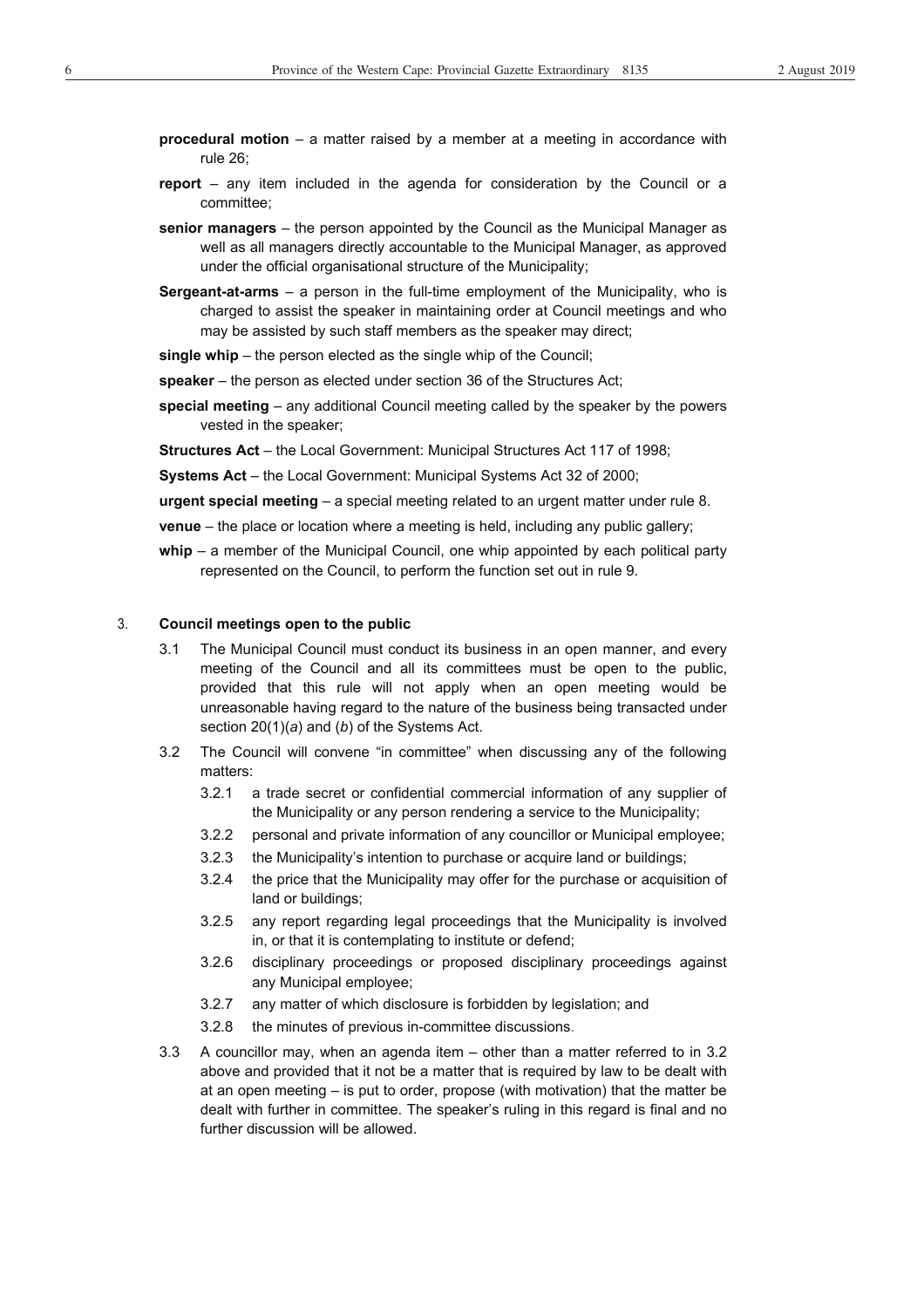#### 4. **Council meetings**

The Council must hold an ordinary meeting for the transaction of business at least once every three months.

#### 5. **Special Council meetings**

- 5.1 The speaker may, at any time and of his/her own accord, call a special Council meeting; provided that no such special meeting may take place unless all councillors have received notice of at least 48 hours before the date and time set for the meeting.
- 5.2 The speaker must, upon written request of a majority of the councillors, call a special Council meeting; provided that no such special meeting may take place unless all councillors have received notice of at least 48 hours before the date and time set for the meeting.
- 5.3 Should the speaker fail or refuse to call a special meeting when requested in accordance with 5.2 above, the Municipal Manager must call the special meeting for the date set out in the written request, and at a venue and time determined by the Municipal Manager.
- 5.4 The speaker may, at any time and of his/her own accord, call an urgent Council meeting; provided that no such urgent meeting may take place unless all councillors have received notice of at least 24 hours before the date and time set for the meeting.

#### 6. **Serving of notices**

The Municipality must distribute a notice to each councillor to attend a meeting, specifying the business proposed to be transacted and signed by the Speaker or the Municipal Manager as contemplated in rule 5 above, by electronic mail to the address provided by the councillor concerned as their official email address. The following time frames are to be followed:

- 6.1 at least 72 hours before any ordinary Council meeting; or
- 6.2 at least 48 hours before any special meeting.

Further,

6.3 24 hours before any urgent special Council meeting, a notice to attend the meeting, specifying the business proposed to be transacted and signed by the speaker or the Municipal Manager as contemplated in rule 5 above, must be distributed by electronic mail to the address provided by each councillor as their official email address.

Further,

- 6.4 when a matter related to a by-law must be considered, notice of the item must be given at least seven (7) days before the matter is to be considered.
- 6.5 Hard copies will be made available only upon request and with the approval of the speaker under exceptional circumstances. Councillors who make such requests must pay the printing costs and must collect the document personally.

#### 7. **Non-serving of notices**

Accidental omission to serve on any councillor a notice of a meeting does not invalidate the proceedings of that meeting.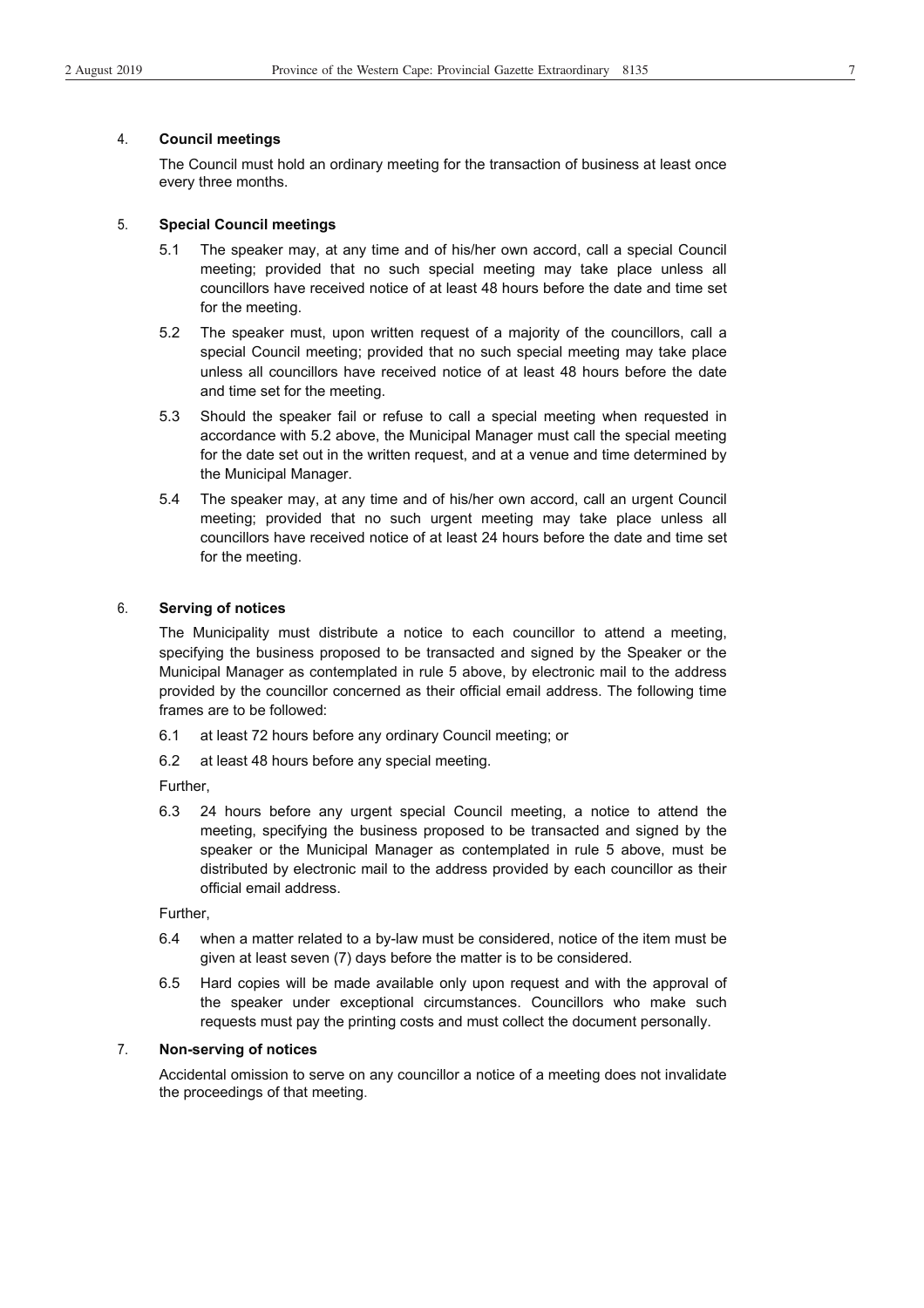#### 8. **Urgent matters**

- 8.1 No business may be transacted at a meeting of the Council or any Council committee other than that specified in the relevant agenda, except any matters that the chair concerned may consider urgent and only after the chair has ruled the matter to be urgent.
- 8.2 The Municipal Manager may raise matters for decision by the Council that, in the Manager's discretion, are urgent. A matter will be deemed urgent if the required decision would prejudice the Council, its operations or both should it be delayed.
- 8.3 The speaker or chair at a meeting must determine an appropriate time when the Municipal Manager may raise urgent matters, as well as the time available for discussing them, provided that the speaker may rule that the matter is not urgent as defined in 8.2 above.

#### 9. **Conduct at meetings**

The speaker or the chair at a meeting must:

- 9.1 maintain order during the proceedings;
- 9.2 ensure that the Code of Conduct for Councillors be adhered to during the meeting;
- 9.3 ensure that the meeting be conducted in accordance with these rules;
- 9.4 ensure that members conduct themselves in a dignified and orderly manner during the meeting;
- 9.5 ensure that members of the public attending meetings be seated in areas designated for that purpose;
- 9.6 ensure that members of the public attending meetings conduct themselves in an orderly manner and obey any ruling made by the speaker or chair at the meeting;
- 9.7 ensure that any councillor or member of the public refusing to comply with the ruling of the speaker or chair leave the meeting; and
- 9.8 ensure that the whip of each political party represented in the Municipal Council, as well as the single whip of Council, maintain discipline during the meeting.

#### 10. **Interpretation of the rules**

- 10.1 The ruling of the speaker or the chair at a meeting regarding the application and interpretation of the rules, as well as other procedural matters not dealt with in these rules, is final and binding; provided that the speaker or chair may be required to furnish reasons for a ruling.
- 10.2 Any ruling made by the speaker or chair must be done with due regard for the provisions of the Constitution, national and provincial legislation, municipal bylaws and policies (including these rules), the rule of law and the rules of natural justice.

#### 11. **Quorum and acts of Council**

- 11.1 A majority of the councillors must be present at a Council meeting before any matter may be considered or put to the vote.
- 11.2 Should there be no quorum for a meeting, the meeting must be suspended for no more than 20 minutes. If, at the end of the stated time, there is still no quorum, the speaker or chair may suspend the meeting for a period that they deem fit and thereafter adjourn the meeting to reconvene on another date and at another time and/or venue.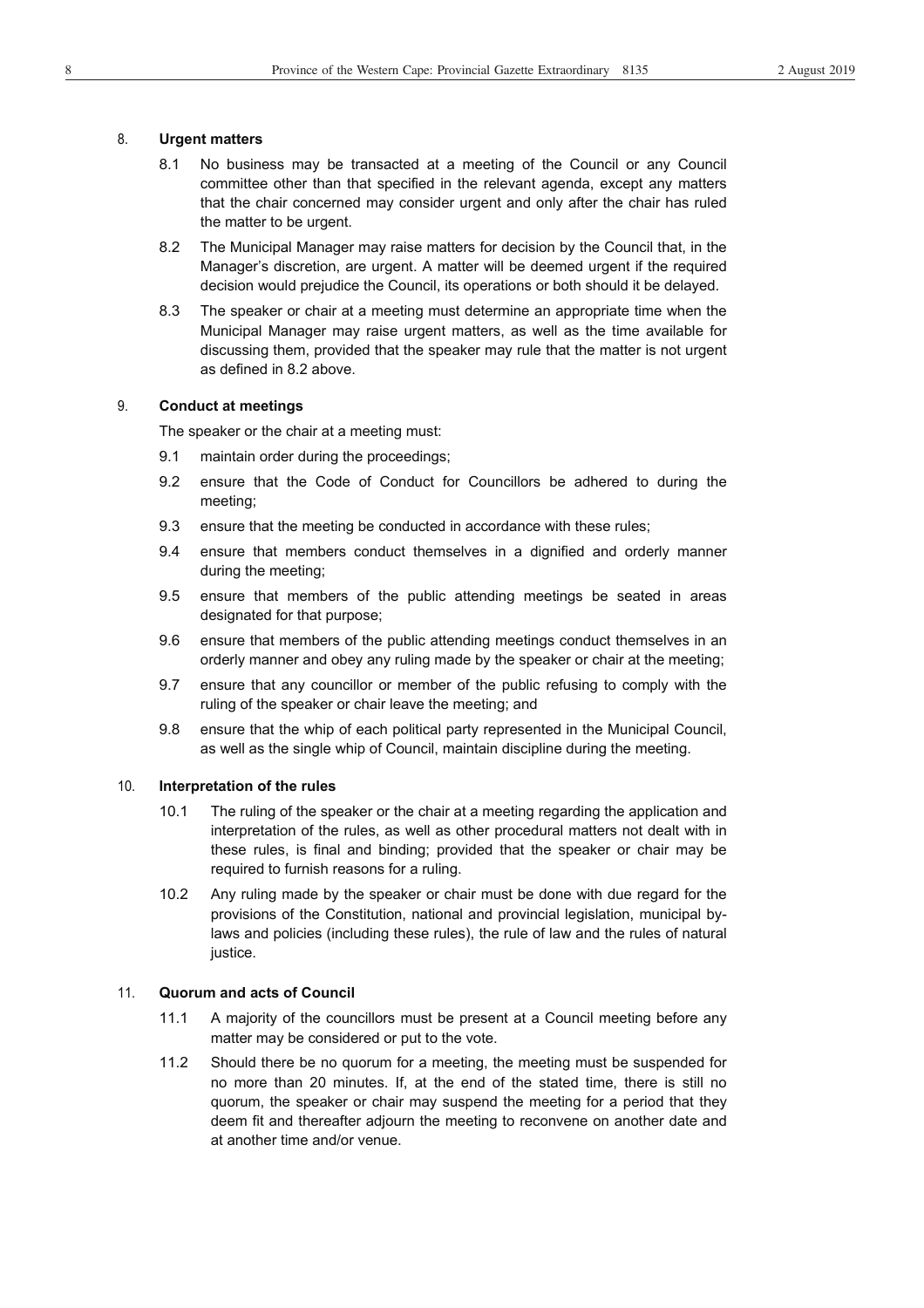#### 12. **Decisions and voting**

- 12.1 Subject to 12.3 below, all matters must be decided by a majority of councillors present at the meeting.
- 12.2 Before a formal vote is taken on any matter before the Council, the speaker must indicate that voting is due to take place, whereafter no member or other person may be allowed to enter or leave the venue.
- 12.3 Any matter referred to in section 160(2) of the Constitution is to be decided by a majority of the councillors.
- 12.4 Should there be an equality of votes on any matter, the speaker of chair may exercise a casting vote in addition to that particular councillor's deliberative vote; provided that the casting of such vote fall within the ambit of the powers duly delegated to the relevant committee, and provided that – for the matters listed in section 160(2) of the Constitution – there is no provision for a casting vote.
- 12.5 Should the speaker or chair ask the meeting whether it is in agreement with the recommendations before them and should no member present raise an objection, such recommendations are adopted without being put to the vote formally.
- 12.6 In the event of there being opposition to a recommendation, the decision is taken by means of voting – either by show of hands or, if requested and if approved by the speaker, by way of secret ballot.
- 12.7 The single whip counts the votes and declares the result of the decisions to the chair.
- 12.8 In the event of a secret ballot, the Municipal Manager must hand each councillor a ballot paper bearing the official mark or logo of the Municipal Council and clearly depicting the options to be voted for.
- 12.9 The Municipal Manager must collect all ballot papers and count them in the presence of a representative of each party represented on the Council or committee and present at such meeting.
- 12.10 Upon receiving the results, the speaker or chair declares the motion carried or lost, which must be recorded in the minutes.
- 12.11 The number of votes cast must be recorded, along with the general result. The outcome of the voting will be announced by the speaker.
- 12.12 Members may abstain from voting without leaving the chamber.
- 12.13 Members may request that their support/dissent/abstention be recorded in the minutes.

#### 13. **Disclosure of interest and removals**

A councillor or other member of a meeting:

- 13.1 must disclose to the meeting any direct personal or private business interest that they themselves, or their spouse, partner or business associate or close family member, may have in any matter before the Council or the committee;
- 13.2 must withdraw from the proceedings until the matter has been concluded; unless the meeting decides by resolution that the person's direct or indirect interest in the matter is trivial or irrelevant;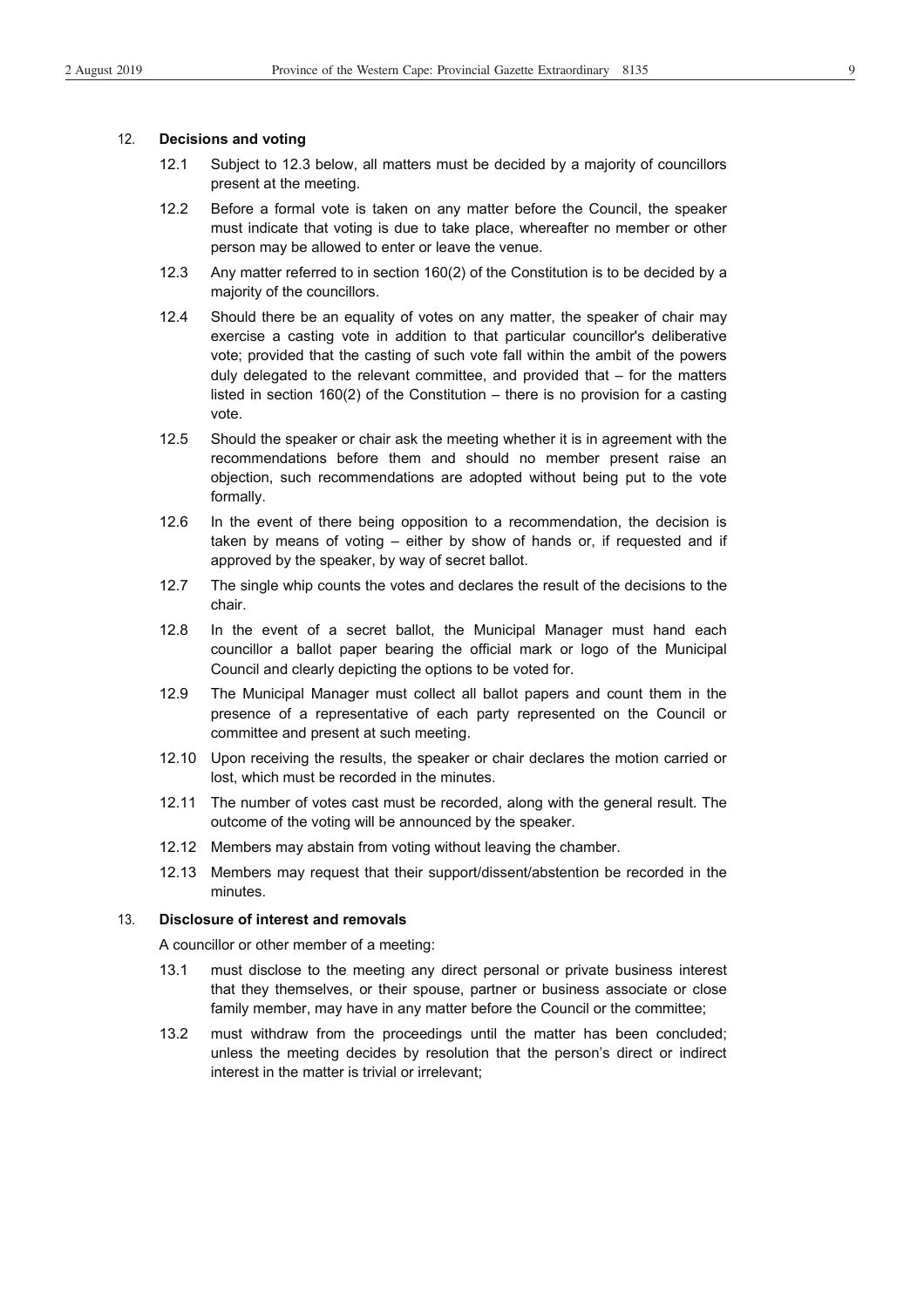13.3 who, or whose spouse, partner or business associate or close family member, acquires or stands to acquire any direct benefit from a contract concluded with the Municipality, must disclose full particulars of the benefit of which the person is aware at the first meeting at which it is possible for them to make such disclosure.

Regarding the above, this provision –

13.4 does not apply to an interest or benefit that a councillor or other member, or their spouse, partner or business associate or close family member, has or has acquired in common with other residents and ratepayers of the Municipal area.

Further,

13.5 when a councillor or other member of a committee or a member of the public has been asked to leave a Council meeting, they will not be allowed to return to that meeting or any in-committee session at that meeting. This includes any adjournment of a Council meeting where the speaker and chair concerned have requested a member or committee member or member of the public to leave the meeting and precinct.

#### 14. **Walkout**

Should a councillor or group of councillors leave any meeting in protest, and the remaining councillors constitute a quorum, the business of the meeting proceeds as usual.

#### 15. **Count-out**

Should, during any sitting of the Council or any Council committee, the attention of the speaker or chair be called to the number of members present, he/she must count them and, should it be found that no quorum is present, the matter must be dealt with in accordance with rule 11 above.

#### 16. **Adjourned meetings**

The Council or a Council committee may adjourn a meeting to any date or hour, but may not proceed to transact any business at such adjourned meeting, except such as was set out in the notice for the meeting that has so been adjourned.

#### 17. **Notice of adjourned meetings**

When a meeting is adjourned, notice of the adjourning must be sent to each Council or committee member, specifying the time, date and place of the adjourned meeting; except under the circumstances contemplated in 34 below.

#### 18. **Chair at meetings**

- 18.1 The speaker or, in the speaker's absence, the acting speaker serves as chair at all Council meetings. An acting speaker may be elected by the majority of councillors present at any Council meeting where the speaker is not present.
- 18.2 The Executive Mayor chairs meetings of the Mayoral Committee and, in the Executive Mayor's absence, the Deputy Executive Mayor; and, should the Deputy Executive Mayor also be unavailable, any other councillor appointed by a majority Mayoral Committee members in attendance.
- 18.3 The Executive Mayor must appoint a chair to serve at meetings of the portfolio committees (section 80 of the Structures Act).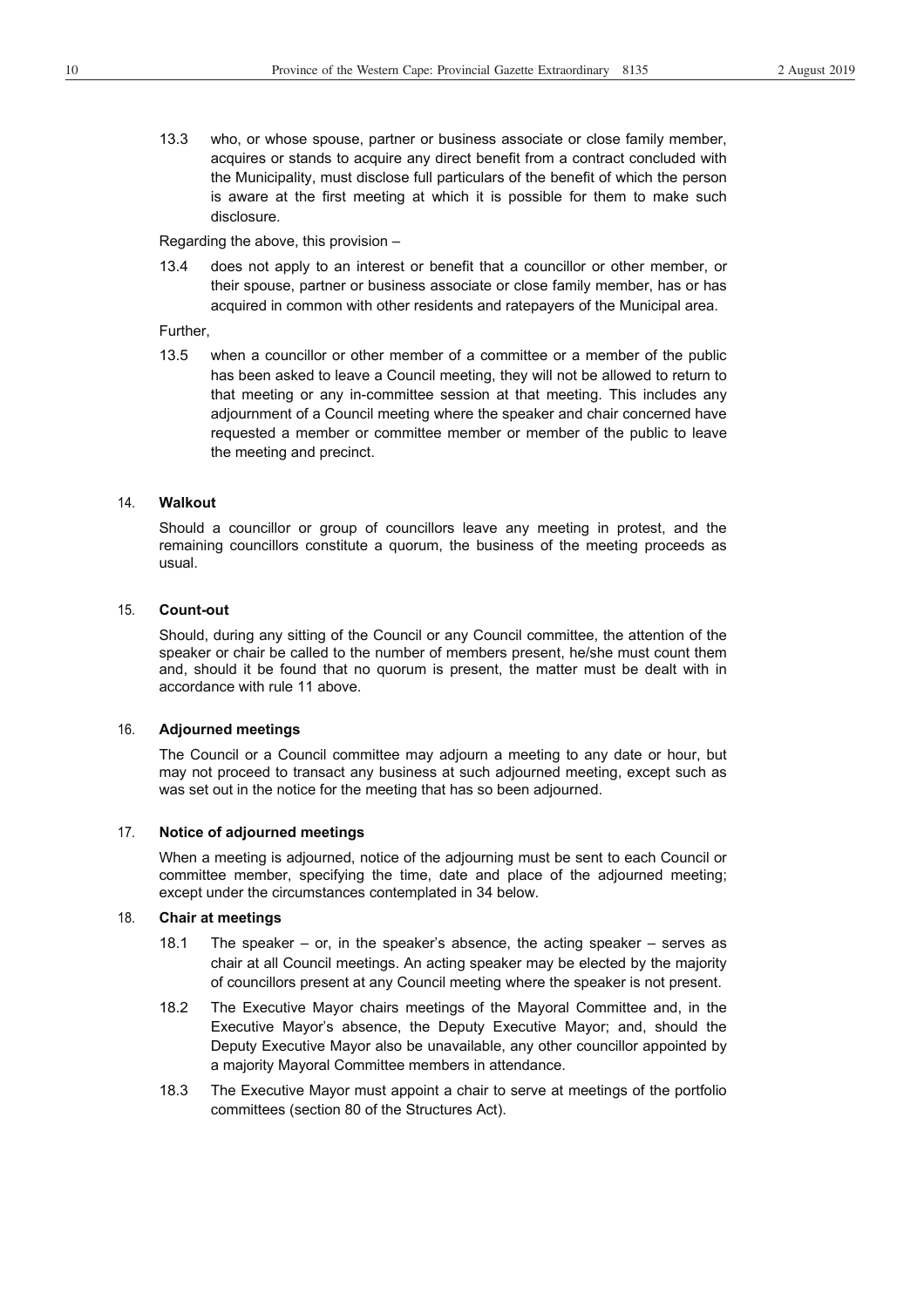18.4 The person so appointed by Council must chair Council committee meetings; provided that, where no such person was nominated, the members present may elect their own chair.

#### 19. **Agenda**

Subject to 19.2 and 19.3 below, all meetings must be conducted in accordance with the order in which matters appear on the relevant agenda, and only matters included in the agenda may be debated.

- 19.1 The speaker or chair may, after considering a duly motivated request, change the order of agenda items.
- 19.2 The speaker or chair may, after considering a duly motivated request, direct that a matter be moved between the "in-committee" and open-meeting sections of the agenda.

#### 20. **Order of business at Council meetings**

The order of business of an ordinary Council meeting is as follows:

- **1. Opening and welcome**
- **2. Mayoral address**
- **3. Communications by the speaker**
- **4. Communications by the Municipal Manager**
- **5. Disclosure of interests**
- **6. Applications for leave of absence**
- **7. Approval of the minutes of the previous meeting**
- **8. Statutory matters**
- **9. Report by the Municipal Manager on outstanding resolutions**
- **10. Items for noting:** 
	- **10.1 Report(s) by the Executive Mayor**
	- **10.2 Report(s) by the speaker**
	- **10.3 Report(s) by the Municipal Manager**
- **11. Items for consideration from the Executive Mayor or Mayoral Committee:** 
	- **11.1 Community and Protection Services**
	- **11.2 Corporate Services**
	- **11.3 Financial Services**
	- **11.4 Human Settlements**
	- **11.5 Infrastructure Services**
	- **11.6 Planning and Economic Development Services**
	- **11.7 Rural Management and Tourism**
	- **11.8 Youth, Sports and Culture**
	- **11.9 Executive Mayor**
- **12. Consideration of items, reports, communications, petitions and applications submitted via the Office of the Municipal Manager**
- **13. Municipal Public Accounts Committee (MPAC)**
- **14. Reports by the Municipal Manager**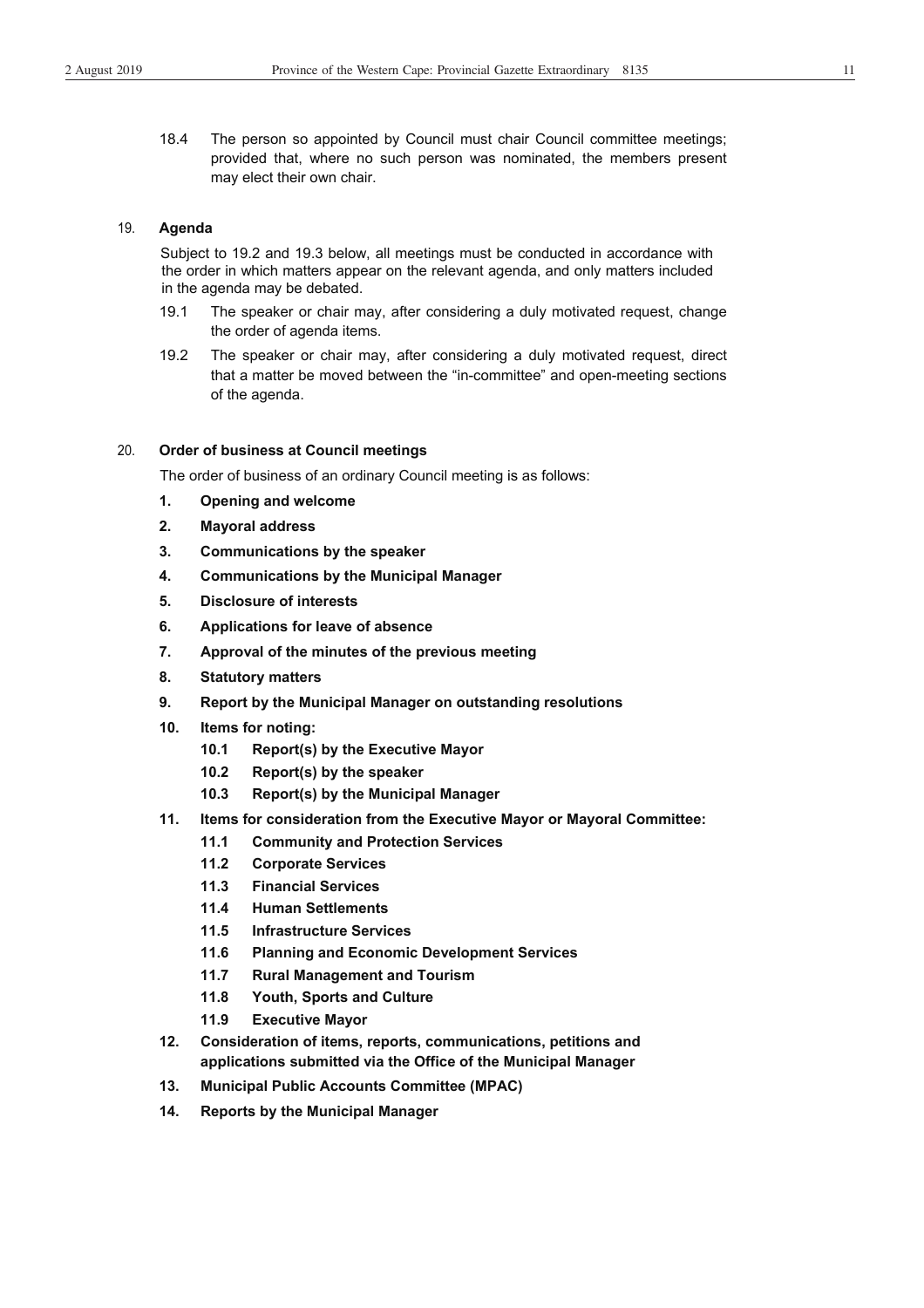- **15. Consideration of notices of questions and notices of motions received by the speaker**
- **16. Consideration of urgent motions**
- **17. Urgent matters submitted by the Municipal Manager**
- **18. Reports by the speaker**
- **19. Matters to be considered in-committee**

#### 21. **Leave of absence and attendance**

- 21.1 All councillors must punctually attend and remain in attendance for the full duration of each meeting of Council or one of its committees, unless leave of absence has been granted or a matter serves before the meeting in which a councillor or committee member or their spouse, partner or business associate or close family member has any direct or indirect personal or private business interest and such councillor or committee member is required to withdraw under item 3(b) of the Code of Conduct.
- 21.2 Applications for leave of absence from any Council or committee meeting must be submitted to the single whip for approval by the speaker or the relevant chair. The application must be in writing and signed by the member applying for leave.
- 21.3 For any meeting other than an urgent special meeting, all applications for leave must be submitted at least 12 hours before the starting time of the meeting. In case of an urgent special meeting, the single whip must receive the application an hour before the meeting. In the case of extenuating circumstances, an application must be submitted as soon as is reasonably possible.
- 21.4 The speaker or chair may grant leave at their sole discretion, and the speaker or chair is at liberty to reject an application for leave of absence; except when such request is accompanied by a medical certificate prescribing a member's being absent. A medical certificate that is not attached to a request for absence must be submitted within three (3) working days after the meeting and must be dated at least on the date of the meeting.

#### 22. **Minutes to be kept and approved**

- 22.1 Minutes of the proceedings of every meeting of the Council and its committees must be recorded electronically or otherwise and kept for that purpose by the Director: Corporate Services. The Municipal Manager is responsible for the accuracy of the minutes, and every set of minutes must be approved at the next ordinary meeting.
- 22.2 Minutes of the proceedings of every Council or committee meeting must be recorded, typed and printed and, once approved, signed by the chair at the next ensuing ordinary meeting. Minutes must be bound and kept secure.
- 22.3 The Municipal Manager must ensure that the minutes reflect the names of the members who attended the meeting, those who were absent and those who had been granted leave of absence.

#### 23. **No discussion on minutes at approval stage**

Any motion or discussion during the approval of the minutes is limited to its accuracy.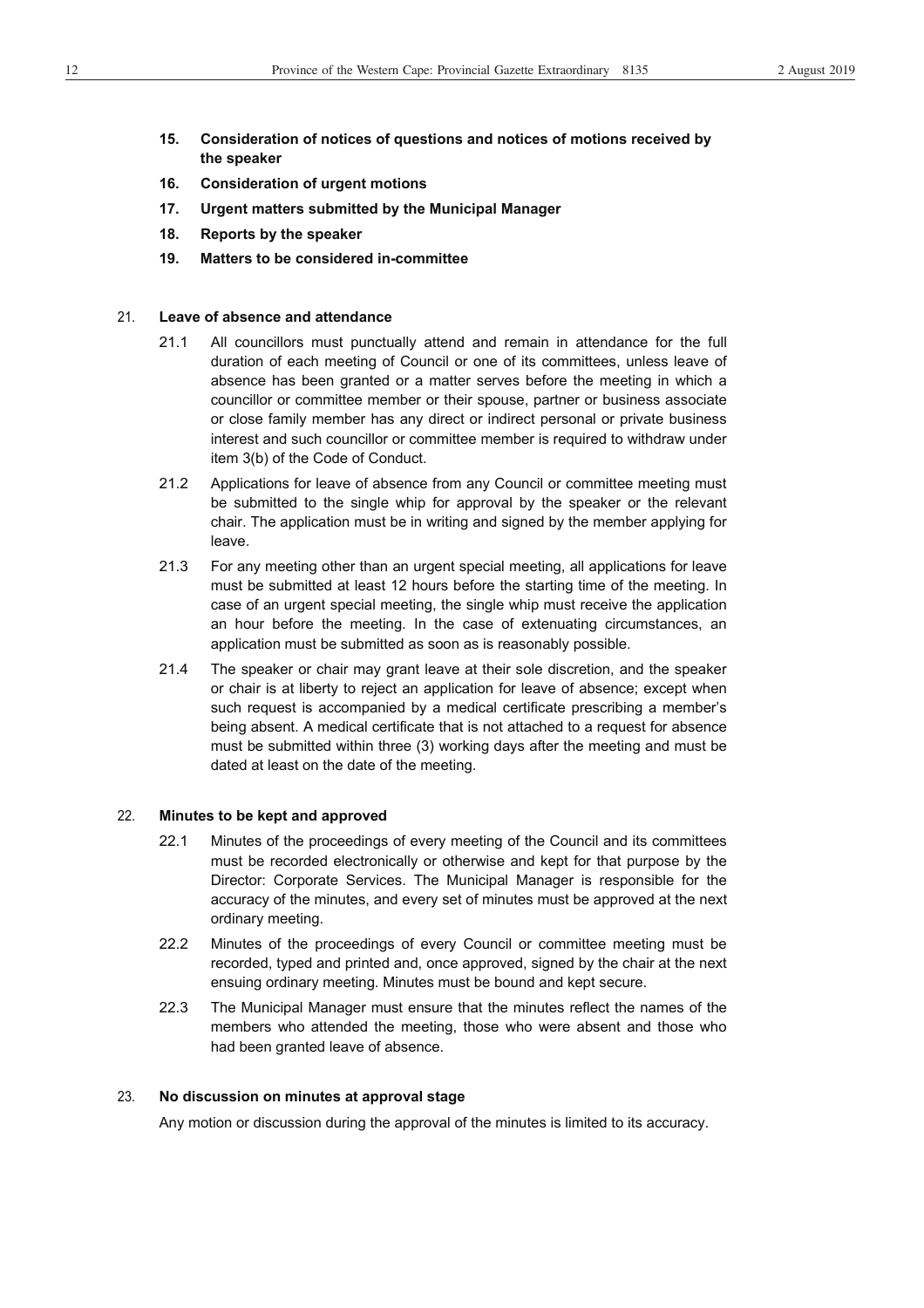#### 24. **Motions**

- 24.1 No matter may be brought before a meeting by any member except upon a notice of motion, which must be submitted in writing on a form prescribed for such purpose and signed by the member giving the notice as well as a member seconding it.
- 24.2 All notices of motion must be submitted to the speaker or chair ten (10) days before the meeting concerned.
- 24.3 All notices of motion must be dated and numbered as received by the Municipal Manager, and are entered on the agenda paper in the order in which they have been received; save and except that notices of amendment to motions must be entered immediately after the notice of motion that they relate to, irrespective of the time at which the notice has been received.
- 24.4 Subject to rule 37, no member may enter more than two notices of motion on the same agenda.
- 24.5 Before any notice of motion may be placed on the agenda, it must be submitted to the Municipal Manager, who must obtain the written technical input from the various heads of department of the Municipality, if so required; and who, should the Manager be of the opinion that the motion would be *ultra vires* existing legislation, must ensure that the member concerned be so informed. The notice giver does have the right to appeal to a committee comprising the speaker, Executive Mayor and single whip of the Council, who will review the matter on the papers alone and decide whether or not such notice of motion should be included in the agenda.
	- 24.5.1 A motion lapses if the member who submitted it is absent at the meeting where the motion is to be debated. The motion concerned must be resubmitted.
	- 24.5.2 The member who submitted a motion must introduce it at the meeting and has the right to deliver a reply.
	- 24.5.3 No motion will be considered that intends to rescind or amend a resolution passed by the Council in the preceding three months, or that has the same purport as a motion that was rejected in the three preceding months.
- 21.1 When a motion is introduced, it must be read out together with the number allocated to it and the name of the mover.
- 24.6 The speaker or chair must ascertain which motions are unopposed; these must be passed without debate. Thereafter the opposed motions will be called in accordance with the order of the agenda.
- 24.7 A motion affecting the making or amending of a by-law must be submitted to the speaker for a report before the Council may pass a resolution on it.
- 24.8 The speaker may disallow a motion that:
	- 24.9.1 may lead to discussion of a matter already dealt with on the agenda;
	- 24.9.2 addresses a matter on which the Council has no jurisdiction;
	- 24.9.3 addresses a matter on which a decision of a judicial or quasi-judicial body is pending;
	- 24.9.4 has not been seconded;
	- 24.9.5 if passed, would contradict existing law; or
	- 24.9.6 is frivolous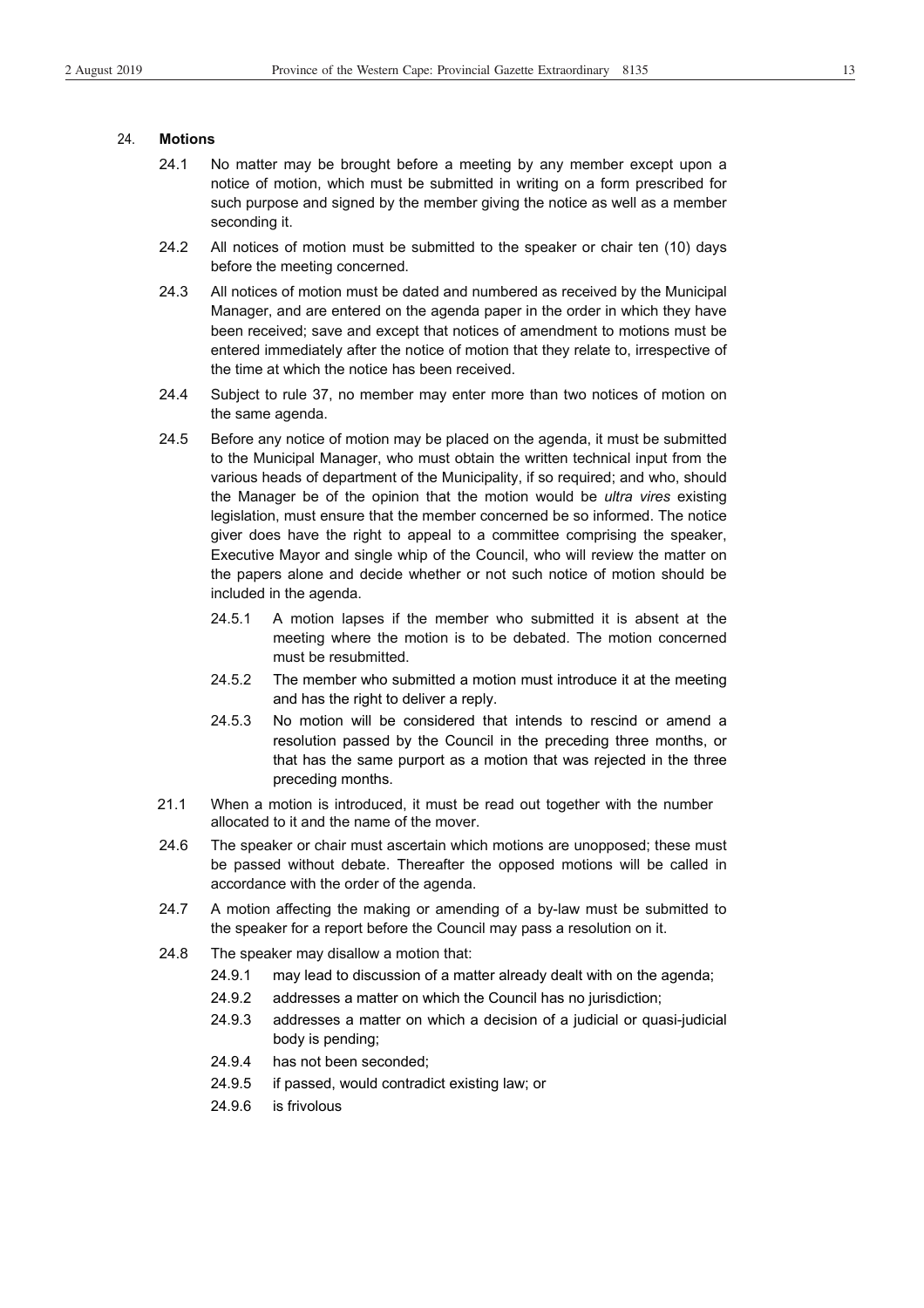- 24.9 The mover may withdraw a motion or amendment with the consent of the seconder.
- 24.10 The speaker or chair may call upon any mover of an amendment to a motion to reduce the same to writing and sign it, and to hand it to the Municipal Manager to read it for the meeting's adoption or rejection. Except upon the recommendation of the committee to which the Council has delegated powers or duties to deal with the particular subject matter, no resolution passed at any Council meeting may be revoked or altered at any subsequent meeting, unless notice of a motion to amend or revoke has been submitted as contemplated in section 24.

#### 25. **Amendments to recommendations**

- 25.1 An amendment that is moved:
	- 25.1.1 must be relevant to the recommendation, motion or proposal on which it is moved;
	- 25.1.2 must be reduced to writing, signed by the mover and seconder, and handed to the speaker; and
	- 25.1.3 may be moved by a member only while he/she is speaking on a recommendation, motion or proposal under debate.
- 25.2 A member who has moved an amendment may speak thereon for no longer than three (3) minutes, but the seconder will not be allowed to speak thereon, and all amendments that have been moved must be put to the vote once the debate upon such recommendation, motion or proposal has been closed.
- 25.3 More than one amendment may be moved to a recommendation, motion or proposal and, subject to rule 24.9, all amendments that have been moved must be put to the vote once the debate upon such recommendation, motion or proposal has been closed.
- 25.4 No member may move more than one amendment to a recommendation, motion or proposal.
- 25.5 If the Mayor or member of the Mayoral Committee or chair of a committee or the mover of the original motion wishes to address the Council on any amendment moved to such recommendation, motion or proposal, they may do so only during their reply.
- 25.6 The debate is closed after the Mayor or member or chair has delivered their reply.
- 25.7 If more than one amendment to a recommendation, motion or proposal have been moved, they must be put to the vote in the order in which they were moved.
- 25.8 The speaker must state each amendment to a recommendation, motion or proposal clearly to the meeting before it is put to the vote.
- 25.9 If an amendment be carried, the amended recommendation, motion or proposal must take the place of the original recommendation, motion or proposal, in respect of which only further proposed amendments will be put to the vote; provided that, should the speaker be of the opinion that an amendment that has been carried renders another amendment unnecessary or pointless, may rule that such other amendment need not be put to the vote, in which case the latter amendment lapses.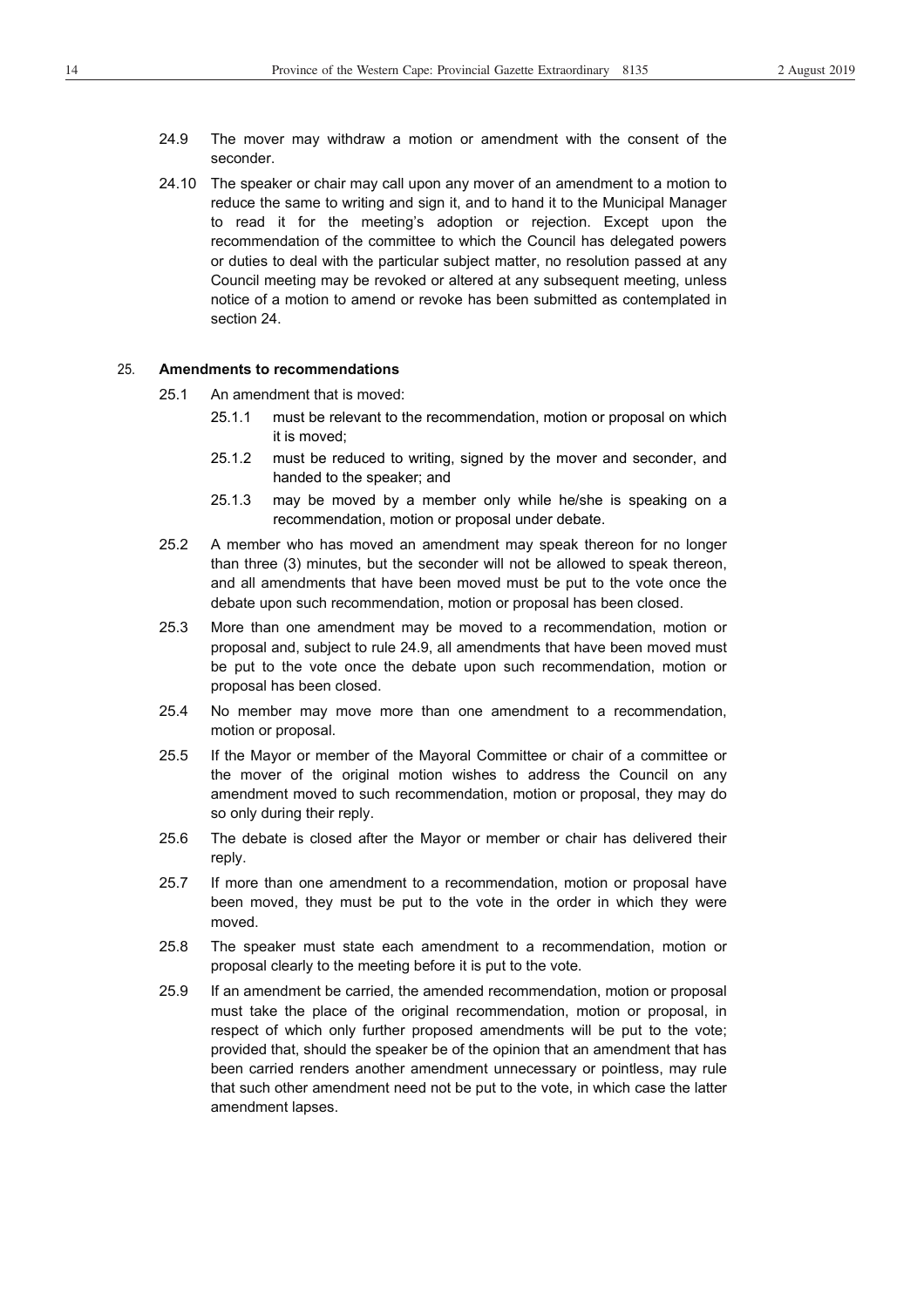#### 26. **Precedence of the speaker**

- 26.1 Members at a sitting of the Council or a committee must have their heads uncovered; except for members in traditional, cultural or religious headdress.
- 26.2 Councillors must remain seated while speaking, addressing the speaker or chair at all times.
- 26.3 Whenever the speaker or chair speaks, any member speaking or offering to speak at that moment must be silent in order for the speaker to be audible and speak without interruption.

#### 27. **Relevance**

Members who speak must confine their speech strictly to the motion or matter under discussion or to an explanation or a question of order.

#### 28. **Members' right to speak**

Unless otherwise provided for in these rules, no member may speak more than once on any recommendation or amendment to a recommendation(s), motion or proposal; provided that the Executive Mayor or a member may reply in conclusion of a debate – even then confining their comments to previous speakers, without introducing any new matter into the debate.

#### 29. **Mayoral address**

- 29.1 After the speaker has opened the meeting, but before any matters on the agenda are dealt with, the Executive Mayor may address the meeting on any matter, whether it be on the agenda or not, which he/she deems appropriate. No points of order or debate are allowed during the Mayoral address.
- 29.2 At the conclusion of the Mayoral address, the speaker may allow a maximum of ten (10) minutes for questions and answers arising from such address. The speaker must ensure that the time available be allocated proportionally to the political parties, and as agreed at the whips' meeting.
- 29.3 The Executive Mayor may reply to any questions envisaged in rule 29.2 above or, if so directed by the Executive Mayor, by any other member of the Mayoral Committee.

#### 30. **Debate management**

- 30.1 The speaker determines the time allocated to each political party.
- 30.2 At least 24 hours before the meeting, the whip of each political party represented on the Municipal Council must provide the speaker or chair with a list indicating which agenda items are to be debated.
- 30.3 At least 12 hours before the meeting, the whip of each political party represented on the Municipal Council must provide the speaker or chair with a list indicating which members will speak on which agenda items.
- 30.4 The speaker determines the time allocated per item, and informs the whips of the speaking time allowed each member included in the list, based on the principle in 30.1 above.
- 30.5 Each political party or interest group represented on the Municipal Council has the right to speak on each agenda item.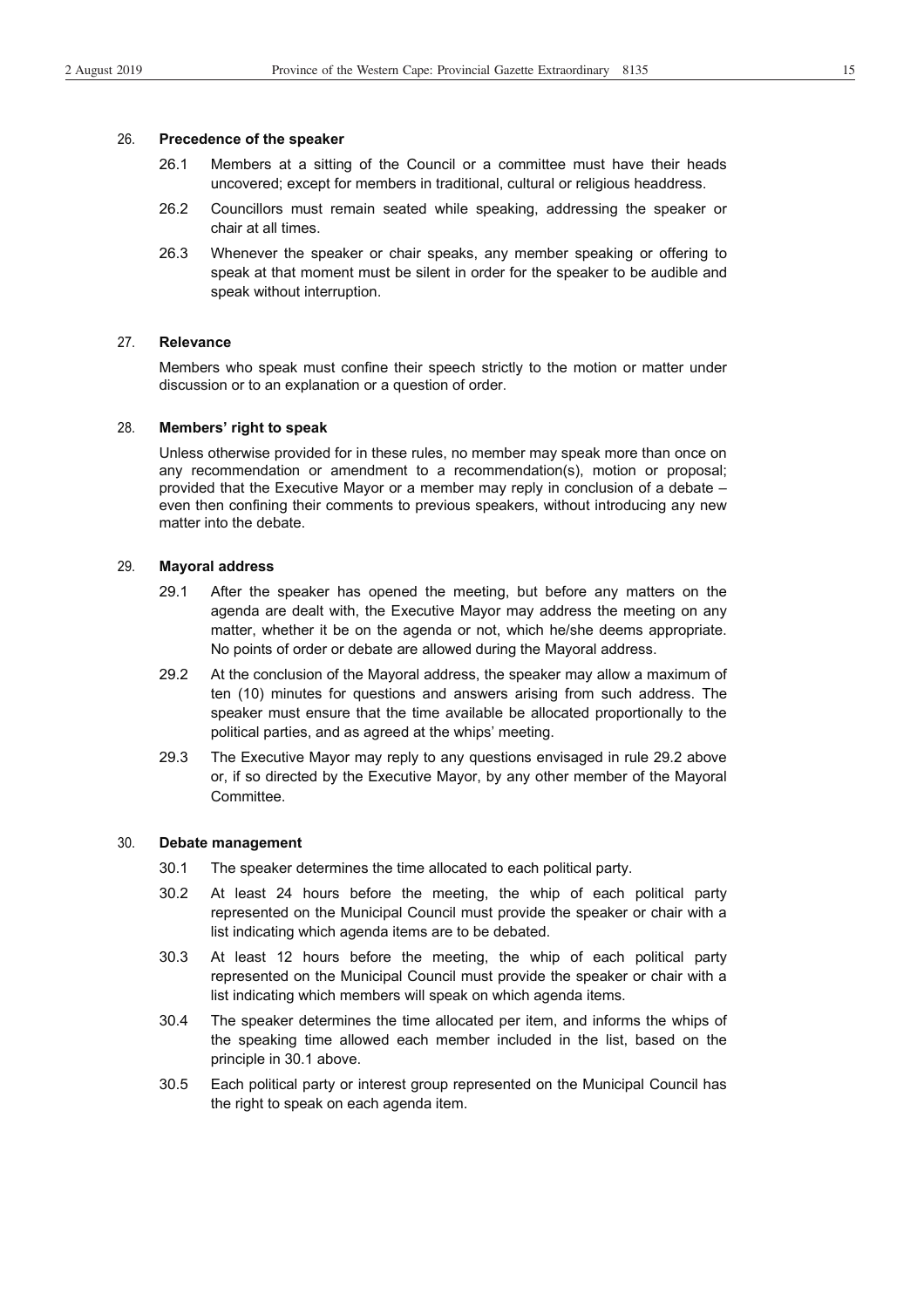#### 31. **Length of speeches**

- 31.1 No speech may be longer than three (3) minutes without the speaker's consent. This allotted time excludes consecutive translation time required.
- 31.2 The speaker or the chair will be entitled at any time to set, limit or extend reasonable time limits for discussion and/or decision-making regarding any item or group of items on the relevant agenda.

#### 32. **Disorderly conduct by councillors and the chair's function**

- 32.1 Should members at any meeting conduct themselves improperly, behave unseemly or persistently obstruct business to be transacted at that meeting, challenge a ruling by the speaker or chair, or decline to withdraw an expression when required to do so by the speaker or the chair, indulge in tedious repetition or unbecoming language, or commit any breach of these rules, the speaker or chair may rule those members to be out of order and may direct them to conduct themselves properly and, if they have been speaking, to cease such speech immediately.
- 32.2 Should members persistently disregard directions by the speaker or chair, the latter may declare those members to be out of order and direct them to retire from the venue for the remainder of that meeting and, if necessary, may cause them to be ejected from the venue. The speaker or chair will launch an investigation under the Code of Conduct regarding such behaviour.
- 32.3 Unless otherwise ruled, such members are excluded for the full duration of the meeting concerned, including the "in-committee" section of the meeting and any adjournment of that meeting.
- 32.4 Should members refuse to retire from the venue, the speaker or chair may request the Sergeant-at-arms to facilitate the removal of such members.
- 32.5 If this cannot be done in an orderly manner, the speaker or chair at the meeting may adjourn proceedings for no longer than 15 minutes to allow for the relevant members to retire or be ejected from the venue. If the members have not left or been ejected by the time that the meeting is to be resumed, it may be adjourned for another 10 minutes to resolve the situation.
- 32.6 After a second adjournment the speaker or chair may rule that the meeting will re-convene at another venue and time, and that any members ordered to retire or so evicted or ordered to be evicted will be refused entry to the alternative venue. The Council's Sergeant-at-arms must ensure that such members do not, indeed, enter the alternative venue.

#### 33. **Obstruction by persons other than councillors**

Any persons other than members who misconduct themselves, behave unseemly or interrupt the proceedings of the Council or any Council committee at any meeting must, should the speaker or chair so direct, leave the venue or be removed from it. Should such persons refuse to leave, the Sergeant-at-arms is responsible for removing them from the venue. The speaker or the chair may exclude such persons from further admittance to the venue or the meeting for a period as the speaker or chair may deem fit.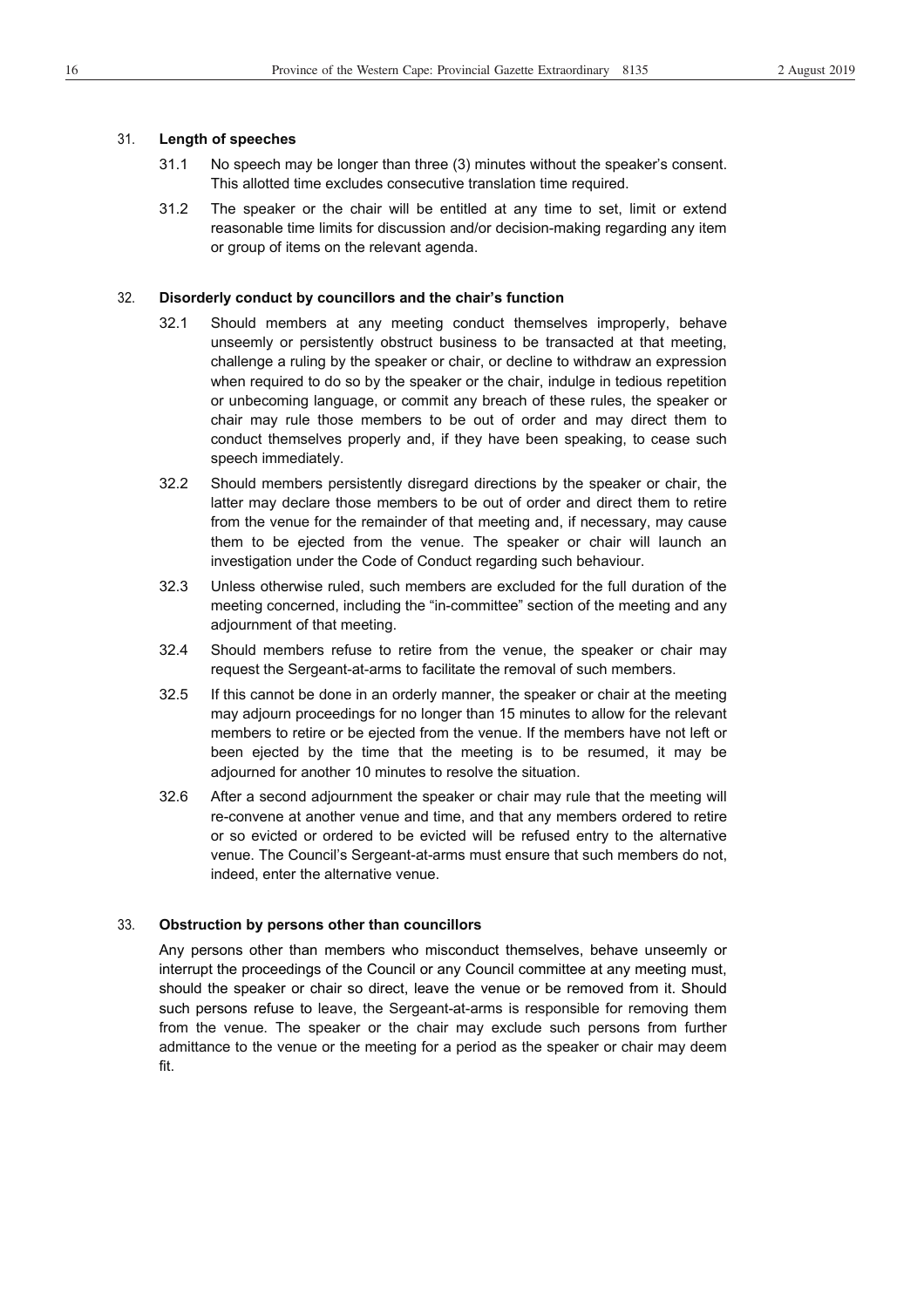#### 34. **Points of order and personal explanations**

- 34.1 All members, whether they have addressed the Council on the matter under debate or not, may raise a point of order at any time and must specify the rule upon which they raise it after having been acknowledged by the speaker or chair.
- 34.2 All members who have addressed a meeting on the matter under discussion may raise a point of personal explanation in order to clarify any misunderstanding or incorrect interpretation of their input.
- 34.3 No point of order or personal explanation constitutes a speech and, therefore, will not affect any members' right to speak on a particular item; provided that they must be limited to one (1) minute speaking on the point of order or personal explanation.
- 34.4 Any members contemplated in rule 34.1 and 34.2 must be heard, and the member speaking at the time as well as all other members must remain silent until the speaker or chair has ruled on the matter.
- 34.5 The ruling by the speaker or chair on a point of order or on the admissibility of a point of personal explanation is final and will not be open to discussion.
- 34.6 Members who persist in raising a point of order or of personal explanation after the speaker of chair has made a ruling are subject to rule 32.4 above.

#### 35. **Questions**

- 35.1 All members may submit a question requiring a written reply from any political office bearer, the Municipal Manager or Senior Manager of the Municipality concerning any matter related to the Municipality's effectively performing its functions and to its exercising its powers; provided that a written notice of such question must be submitted to the speaker or chair and the Municipal Manager at least 10 days before the Council or committee meeting, and the political office bearer and the Municipal Manager must ensure that the members concerned receive a written reply at the meeting.
- 35.2 If, after questions have been replied to, members should consider a reply to be unclear or satisfactory, they may request a follow-up question in writing with the permission of the speaker or chair.
- 35.3 All questions duly given notice of and all responses submitted must be recorded in the minutes.
- 35.4 Each member may raise/file/petition only two (2) motions or two (2) questions, or one (1) question and one (1) motion, per meeting.
- 35.5 Members may not submit a question or motion that is substantially the same as a motion or question raised in the previous three months; the speaker or chair has sole discretion to make a ruling regarding the substance of a motion or question.

#### 36. **Terms of reference of subcommittees**

Upon the appointment of any subcommittee of Council, the Council must specify the terms of reference of such subcommittee and determine the number of member required for a quorum.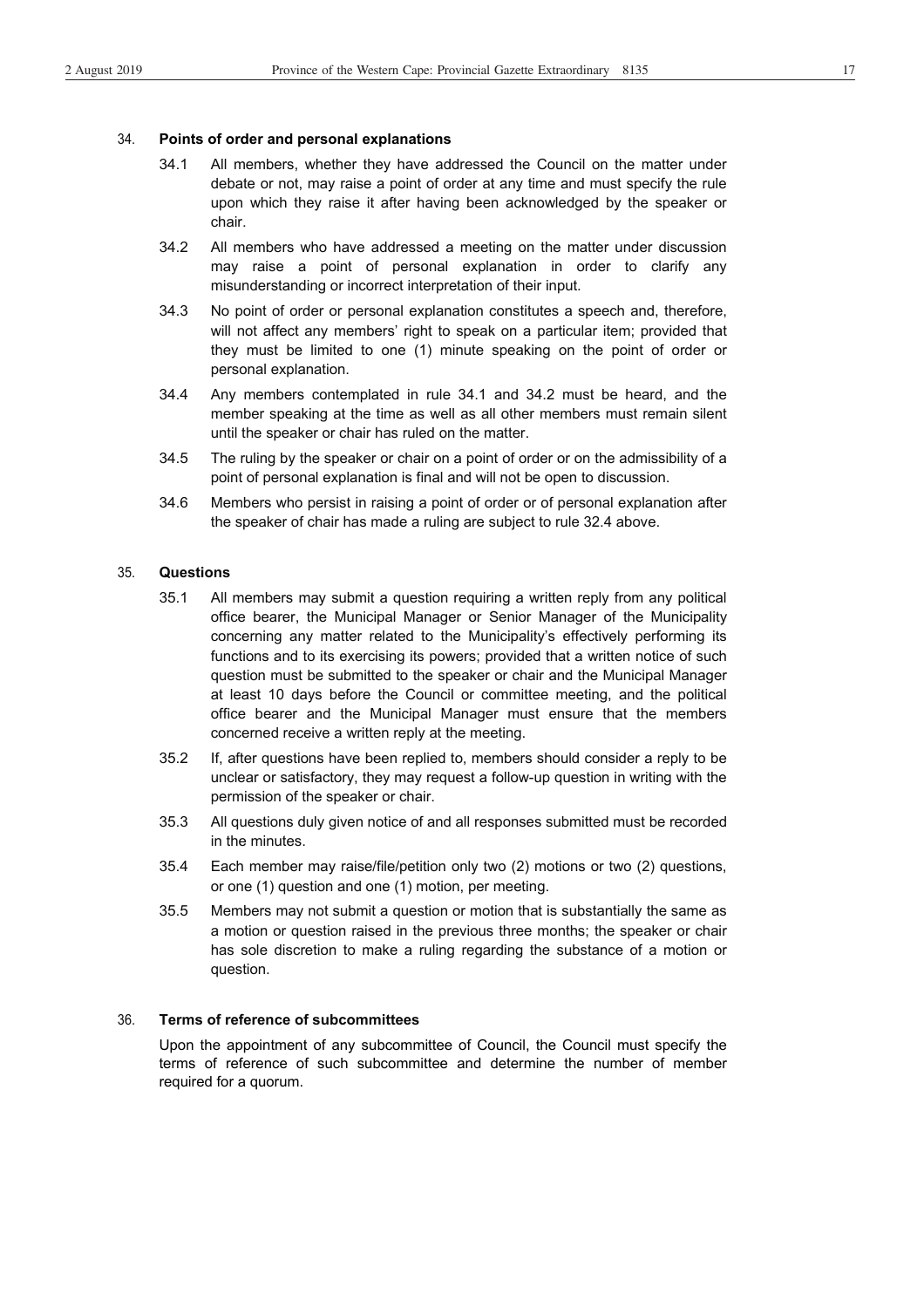#### 37. **Extension or restriction of powers by the Council**

The Council may at any time extend, withdraw or modify the duties and powers of a committee or subcommittee appointed under section 79 of the Structures Act.

#### 38. **Minutes of executive committee, Mayoral Committee, and Council committees and subcommittees**

- 38.1 Every committee must keep minutes of its proceedings and cause the same to be duly stored by the Director: Corporate Services. This provision applies to the Mayoral Committee, too, except when it is specifically exempted from this duty by a resolution by the Council in view of the sensitivity, confidentiality or other nature of the subject matter of a particular meeting; and provided that the final resolution or recommendation be duly recorded in writing.
- 38.2 At every ordinary meeting of a committee, the minutes of the previous meeting will be taken as read, with a view to approving it; provided that a copy of such minutes be attached to the agenda and have been sent to each member of the committee beforehand.
- 38.3 No discussion will be allowed regarding the minutes, except as to its accuracy, save at portfolio committee meetings – and even then at the sole discretion of the chair.

#### 39. **Inspection of minutes**

- 39.1 Once approved, the minutes of recent Council meetings must be posted on the Municipality's website for perusal.
- 39.2 Hard copies of minutes and historical minutes may be inspected, but access must be applied for as per the Municipality's policy regarding PAIA (Promotion of Access to Information Act 2 of 2000), and may attract an administration fee.

#### 40. **Non-attendance by committee members**

- 40.1 Should any member of the Council or a committee of Council fail to attend three or more consecutive meetings of the relevant body without leave of absence having been granted as contemplated in rule 21 above, item 4 of the Code of Conduct (Schedule 1 to the Systems Act) applies.
- 40.2 Members of Council or a committee who fail to attend a meeting of the relevant body without leave of absence having been granted as contemplated in rule 21 above may incur a fine of 10% of their monthly salary.
- 40.3 A committee consisting of the speaker, the single whip and two other party whips chosen on a rotational basis must investigate before a fine is imposed under rule 40.2, and report to Council on the transgression contemplated by rule 40.2 read with rule 21.

#### 41. **Council members attending meetings of committees of which they are not members**

41.1 Members of the Municipal Council may attend the meeting of any committee of which they are not a member. In all such instances, the Council members are granted observer status and thus may not participate or vote at such meetings.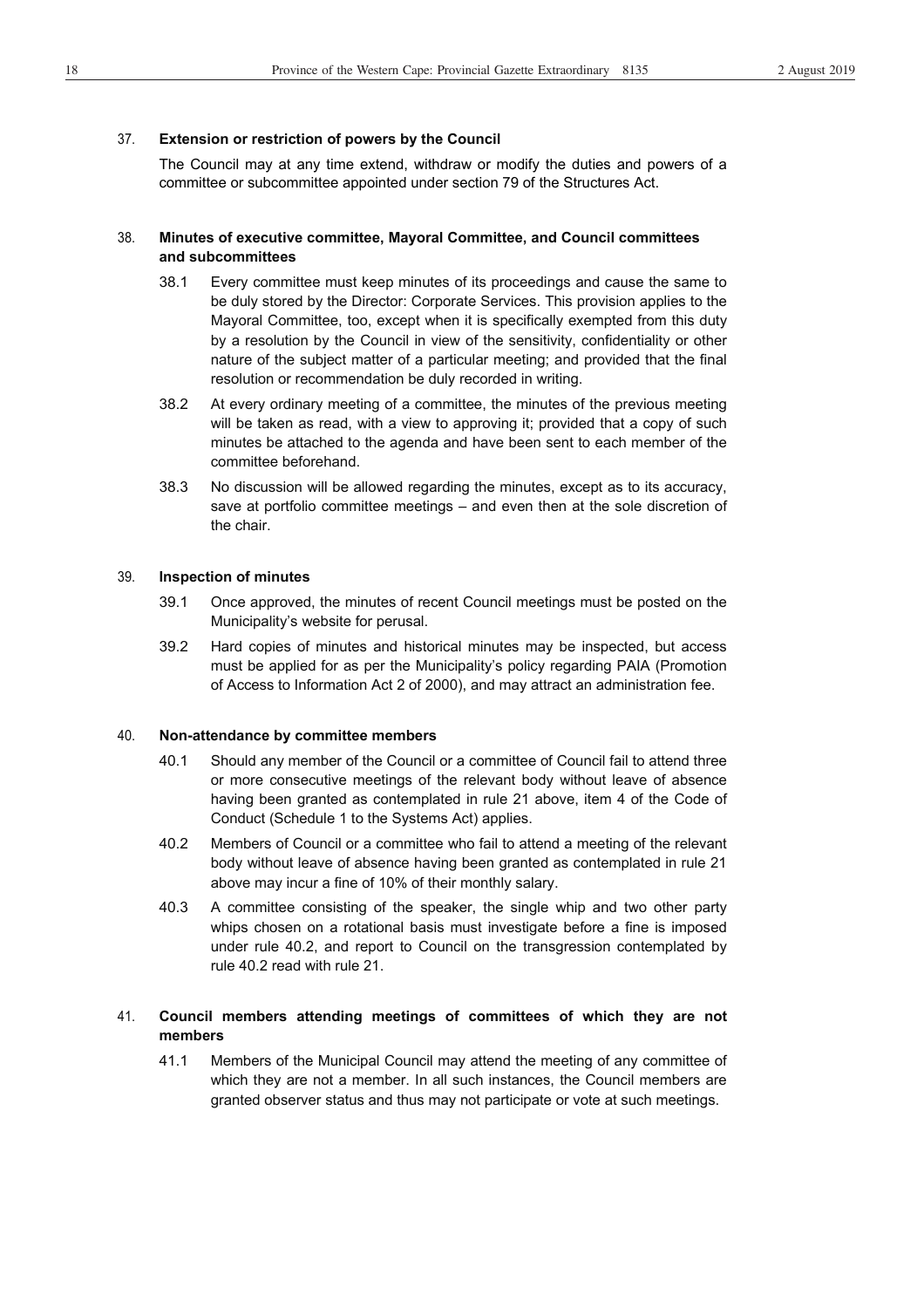- 41.2 The provisions of rule 41.1 do not apply to the Municipal Public Accounts Committee (MPAC). Mayoral Committee members may be requested to attend MPAC meetings, and the notice must specify the matters on which the Mayoral
- 41.3 Mayoral Committee members who have been requested to attend an MPAC meeting may request that the Municipal Manager – or a senior manager, with the Municipal Manager's permission – accompany them to such MPAC meeting; however, they may not instruct such official to appear before and address the MPAC on their behalf.

#### 42. **Information to be obtained from the Municipal Manager or heads of department**

Committee member is expected to address the MPAC.

Subject to the provisions of rule 38 above, Council members who wish to obtain from any Municipal official information about the Municipality's administrative work – which information is not accessible to the general public – must address their enquiries firstly to the Municipal Manager in writing; in the event of the Municipal Manager refusing such request, the Council member concerned may submit a PAIA application.

#### 43. **Information to the media: in-committee discussions**

- 43.1 The Executive Mayor or, in his/her absence, the Deputy Executive Mayor and the Municipal Manager – or their delegated representative according to their discretion – may supply, upon application to them by any registered newspaper, radio station, television service or internet publisher, information and reports relating to the Municipality's work to such media or their representatives.
- 43.2 In view of the Municipal Manager or the Executive Mayor being the authorised channel through which the media may receive information and reports, Council and committee members must refrain from providing the media with documents or information that they have received for the purposes of discussion by the Council or committee; on the understanding that this clause is not be construed as abrogating councillors' individual constitutional right to make press statements that reflect their personal or political views, not those of the Council; and provided, further, that no in-committee discussion may be conveyed to the public or media except by the Executive Mayor or Municipal Manager.
- 43.3 Committee chairs must liaise with the Executive Mayor and Municipal Manager for the publication of any information relating to the committee concerned; if approved, the Municipal Manager will arrange for the publication of the relevant information.

#### 44. **Legal defence and indemnification of members and officers of the Council**

The Council (as per the delegations) may determine the circumstances in which it will undertake the defence of or pay the legal costs or the total costs and the amount in respect of any legal proceedings, whether civil or criminal, that a councillor or an official may have against any person, body, organisation or institution arising from the councillor's or official's capacity as a Municipal official.

#### 45. **Speaker may refer matters for legal advice**

The speaker may, within the framework of the Municipality's approved operational budget and subject to its supply chain management policy, refer any matter pertaining to the Council and its proceedings for legal advice.